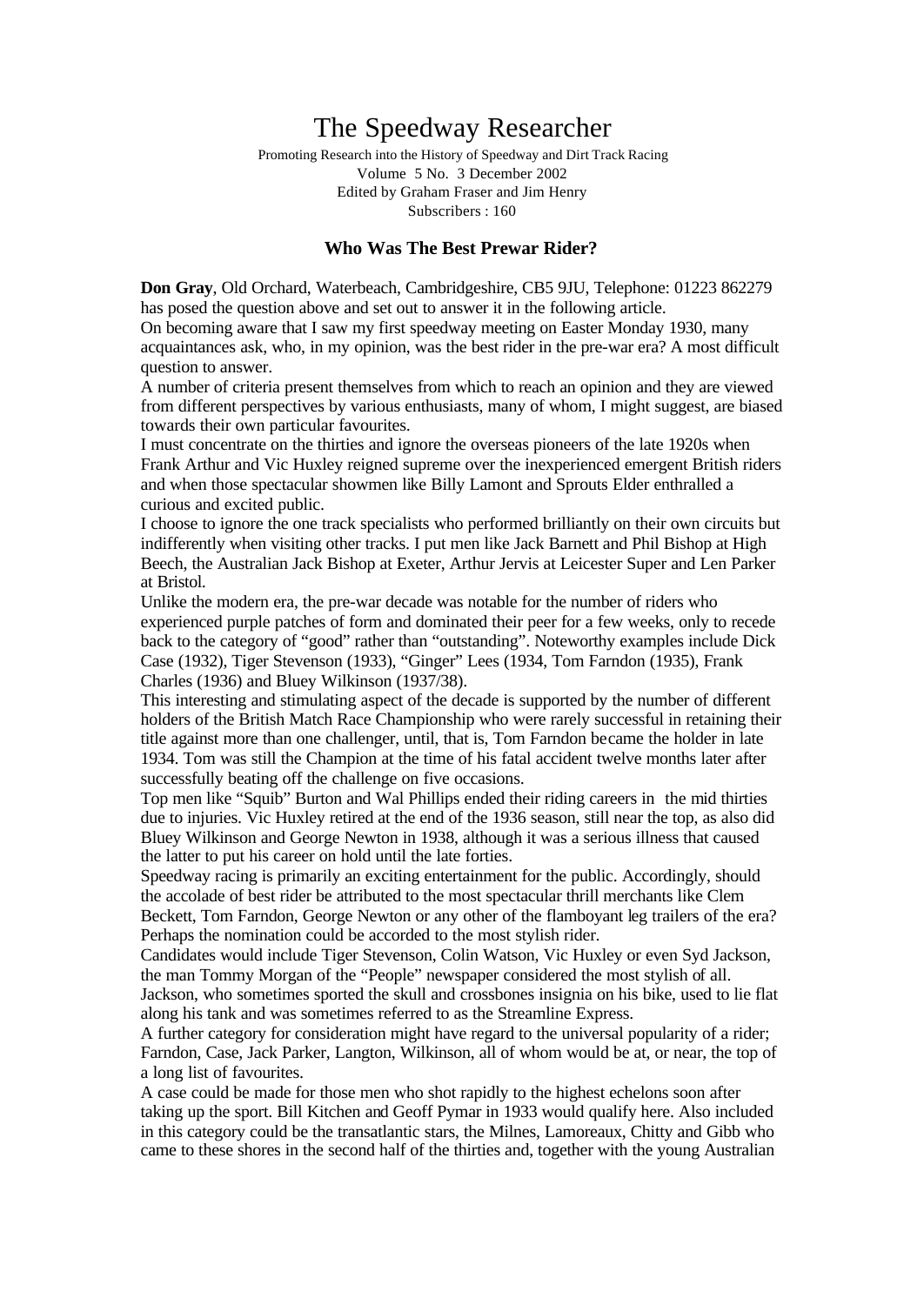Vic Duggan, promised a scintillating era for the immediate future had Adolf Hitler not spoiled things.

Purists would argue for all round professional motorcyclists Eric Langton and Jack Parker who were consistently at, or near the top for the whole decade.

In conclusion, I think the reader will agree that to name the best rider of the pre-war years would require the judgment of Solomon. However, I do not intend to duck the issue and my choice is the Belle Vue and England stalwart, Eric Langton as most deserving of the title. **Don** concludes by stating that he stands to be shot down in flames, not, he adds, for the first time.

# **Can You Help?**

**Andy Marlow**, 15 Thatcher Close, Beaumont Leys, Leicester LE4 0WE is looking for photographs of the Leicester Super stadium or track in the speedway era of 1929 to 1937. (Andy has also written in supporting the idea of a speedway statistics society. Anybody out there want to act as the catalyst for such an organisation. **The Speedway Researcher**will give you as much help as we can short of taking an active part in the running of any Society established.)

**Stephen Harland**, is looking for details of the pre-war Open Licence meetings at Cleveland Park, Middlesbrough (Try The Auto Northern Editions, Middlesbrough newspapers, The Yorkshire Post and some of the Newcastle newspapers.) He is also looking for details of the "Closed To Club" meetings staged at Cleveland Park in the mid to late 1950s. Stephen is looking for information on Ron Wilson's (Ray's dad) career as a Leicester rider and of Clive Hitch's Provincial League activities.

**Mike Terran**, [miketerran@hotmail.com] 5280 NM 7th Street, Apt 401, Miami, Florida 33126 USA is looking for heat details for both Belle Vue v Preston Northern League 1931 fixtures 11.4. and 24.6. He is also looking for heat details of the Belle Vue Merseysiders v Birmingham 12.8.1937.

Mike is also looking for scorers for both teams for the following 1930 Northern League matches. Belle Vue : 7.06 v Barnsley; 28.6 v Leicester; 9.07 v Preston; 6.09 v Liverpool. Liverpool 14.05 v Sheffield; 28.05 v Barnsley; 11.06 v Belle Vue; 26.06 v White City Manchester; 9.07 v Wombwell 23.07 v Glasgow; 20.08 v Leicester; 3.09 v Preston. Preston 22.05 v Barnsley; 31.07 v Belle Vue. Rochdale 26.04 v Preston; 31.05 v Leicester; 13.06 v Belle Vue; 1.07 v Barnsley. White City Manchester 19.4 v Newcastle; 28.04 v Wombwell; 17.05 v Leicester; 31.05 v Preston; 28.06 v Liverpool. Wombwell 28.04 v White City Manchester; 5.05 v Newcastle; 19.05 v Liverpool; 9.06 v Barnsley; 16.06 v Preston; 30.06 v Warrington.

Mike has come across a couple meetings featuring Halifax in 1930 which suggest the Thrum Hall outfit was part of the 1930 Northern League set up. Has anyone else seen any mention elsewhere of Halifax entering this league?

**Chris Durno,** c/o The Speedway Researcher is looking for the Coventry scorers for the following meetings: 1956 at Ipswich 14.6; at Oxford 28.6; at Rayleigh 28.7. 1955 at Exeter 19.8; 1954 at Exeter 14.6. 1952 at Liverpool 9.6; at Edinburgh 14.7 1951 at Dublin 18.7 1949 v Edinburgh 1.8; at Bristol 21.10 1948 at Haley 22.4; at Wombwell 7.5; at Tamworth 12.5; at Plymouth 20.5; at Hull 22.5; at Exeter 14.6; at Hull 24.7; at Wombwell 3.9; at Exeter 20.9; at Southampton 21.9 1938 v Cardiff 6.9; v Dagenham 13.9; v London 27.9; v Bristol 4.10; v Plymouth 11.10 1930 at Perry Barr 30.7; at Belle Vue 1929 v Hall Green 9.5; at Perry Barr 13.7; at Crystal Palace 27.7; at Wembley 1.8; at Perry Barr 5.8; at Perry Barr (v Coventry v London) 5.8; v White City Manchester 5.9; v White City London 12.9; at Lea Bridge 25.9; at White City Manchester 12.10.

**Jim Henry**, (Joint Editor) is seeking heat details for the following meetings: 1948: 29.6 Fleetwood v Glasgow; 3.8. Fleetwood v Glasgow. Race by race details for Junior Bainbridge at Wombwell 28.5; at Odsal 2.10; Bat Byrnes at Odsal 2.10; Joe Crowther at Sheffield 1.7; at Odsal 2.10; Will **3** Lowther at Odsal 2.10. 1949: Jack Hodgson at Gladsaxe (Denmark) 2.10; Will Lowther at Liverpool 18.7. 1950 : Fleetwood v Glasgow 22.7: Junior Bainbridge at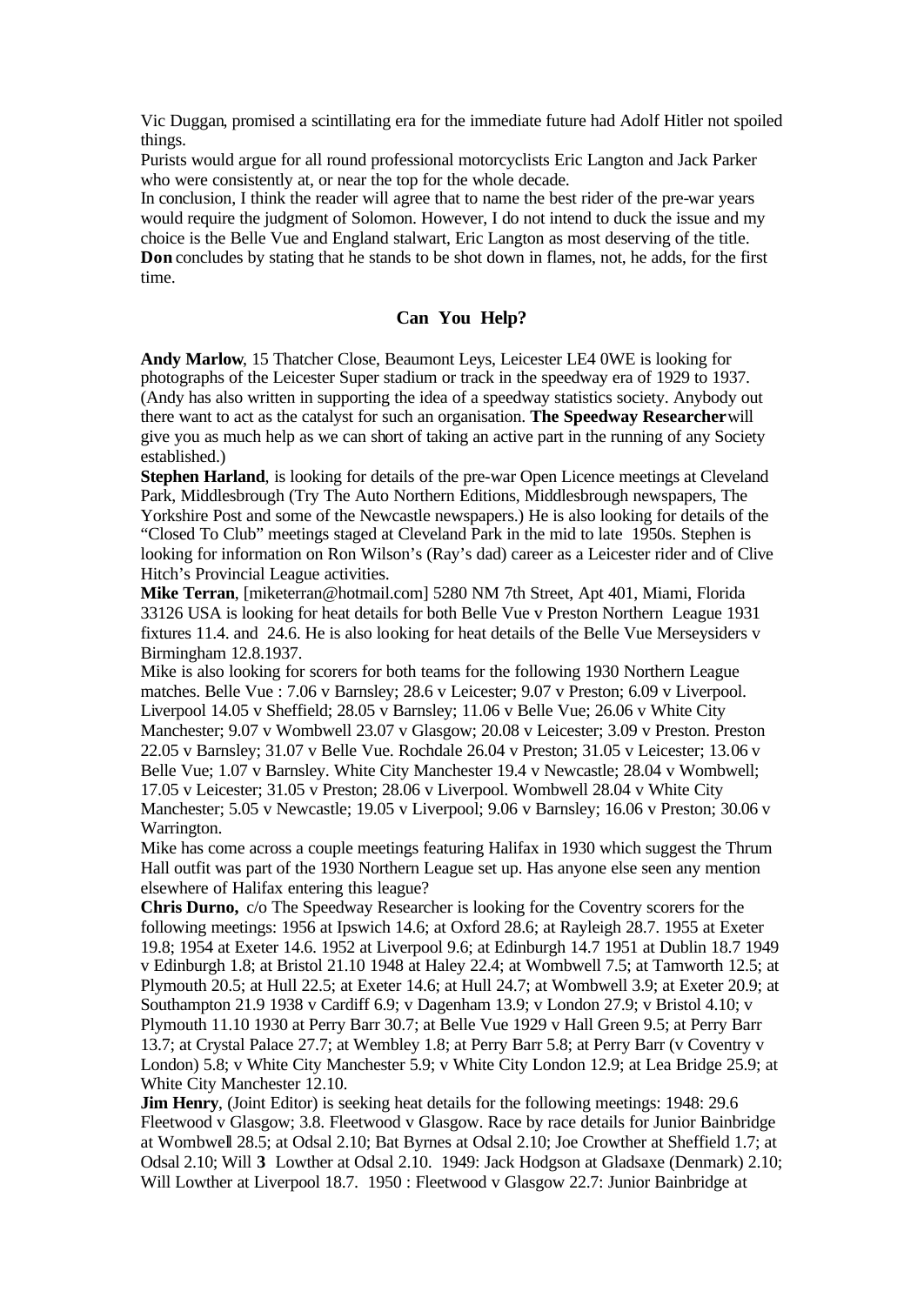Sheffield 3.8; at Halifax 1.9; at Shelbourne Park 3.9; Frank Hodgson at Coventry 19.8; Jack Hodgson at Coventry 19.8; Tommy Miller at Shelbourne Park 3.9 and the dates, and scores for the Test appearances in Australia 1950 - 1951.

# **A Guide To The Sequence Of Colour Patterns On Speedway Race Jackets**

**Eric Watson**, 43 Hammonds Green, Totton, Southampton, SO40 3HU, Telephone 023 80871561 has compiled the following article. He poses an unusual question and admits he doesn't have an answer to it. As per ususal we invite readers to make a contribution to the topic, safe in the knowledge that we will publish those we can.

Eric's question - "Who decided the order of various colours on Speedway Race Jackets?" Eric's Answer "I don't know and would like to hear from anyone who does know."

From my first visit to Southampton Stadium in 1947 I have been fascinated by the different coloured patterns / motifs on Speedway Race Jackets. I did colour drawings of all the Postwar League Teams in Divisions 1,2 and 3. But I never gave any serious thought to how or who decided what colours / patterns should be used or if they had to follow any kind of predetermined order. And I never found any reference on the make -up of Race Jacket Colours in the then "Speedway Bible" of the day - "Stenners' Annuals"

So was (or is?) there any Speedway organisation that rules "The colours will be laid out like so?". Be it the Speedway Control Board, ACU or BSPA?

Does anybody know?

With Southampton's closure in 1963 I lost contact with live Speedway for many years. Then on opening a box in my attic in 1999 I found all my old Speedway books and was bitten by the bug again.

A lot had changed during my absence, but the "Magic" of the sport was still as strong as ever, and my enthusiasm was re-kindled, especially on those coloured Jackets.

I have undertaken as many Jackets as I can from 1929 to the late 1970s because in that period I consider most Jacket designs were hand drawn first before they were manufactured. In the 1980s the Jackets were probably designed using computer graphics and to obtain the intricate patterns we see today.

My research has revealed that of some 242 jacket designs (98 Prewar and 144 Postwar up to 1964) the "Start" (or first) Colour, which I shall call the "Leader" colour does appear to follow some sort of convention in about cases. I don't know if this is coincidental or if it was meticulously planned that way. This of course means that 15% do not follow the convention. When League racing began in 1929 Race Jackets were very basic one piece design of one colour (the Leader) with letters or numbers on them. But quite a few tracks had "halves", "quarters" and various "stripes". Then in 1930 various motifes began to appear on the jackets. But I found that from 1929 my suggested convention is apparent.

For example when the club colours were stated to be '2' colours or '3' colours, the first colour was named as the 'leader' colour and as stated previously (in 85% of cases) would be positioned on the jacket 1st according to the design format: - e.g. assuming a club's colours are given as "Red" and "White" - the 'Leader' colour is "Red", and the the following convention applies::-

1. Horizontal Halves Jacket - the Red Leader is the 'Top' half.

2.Vertical Halves Jacket - the Red Leader is the 'Left Hand' Half.

3. Diagonal Halves Jacket - the Red Leader is the 'Top" Half Diagonal sector regardless of the angle of slant of the diagonal dividing line.

4. Quarters Jacket - the Red Leader is in the 'Top Left hand' quarter.

5. Checkboard Pattern Jacket - the number of Vertical Squares is always an Odd number so ensuring each line in the pattern always starts and ends with the same colour. The Red Leader is in the first Square (Top Left) of the first line of squares.

6. Horizontal Stripes (bands) Jacket (3 or more) - the Red Leader is the first Stripe (band) at the Top of the jacket.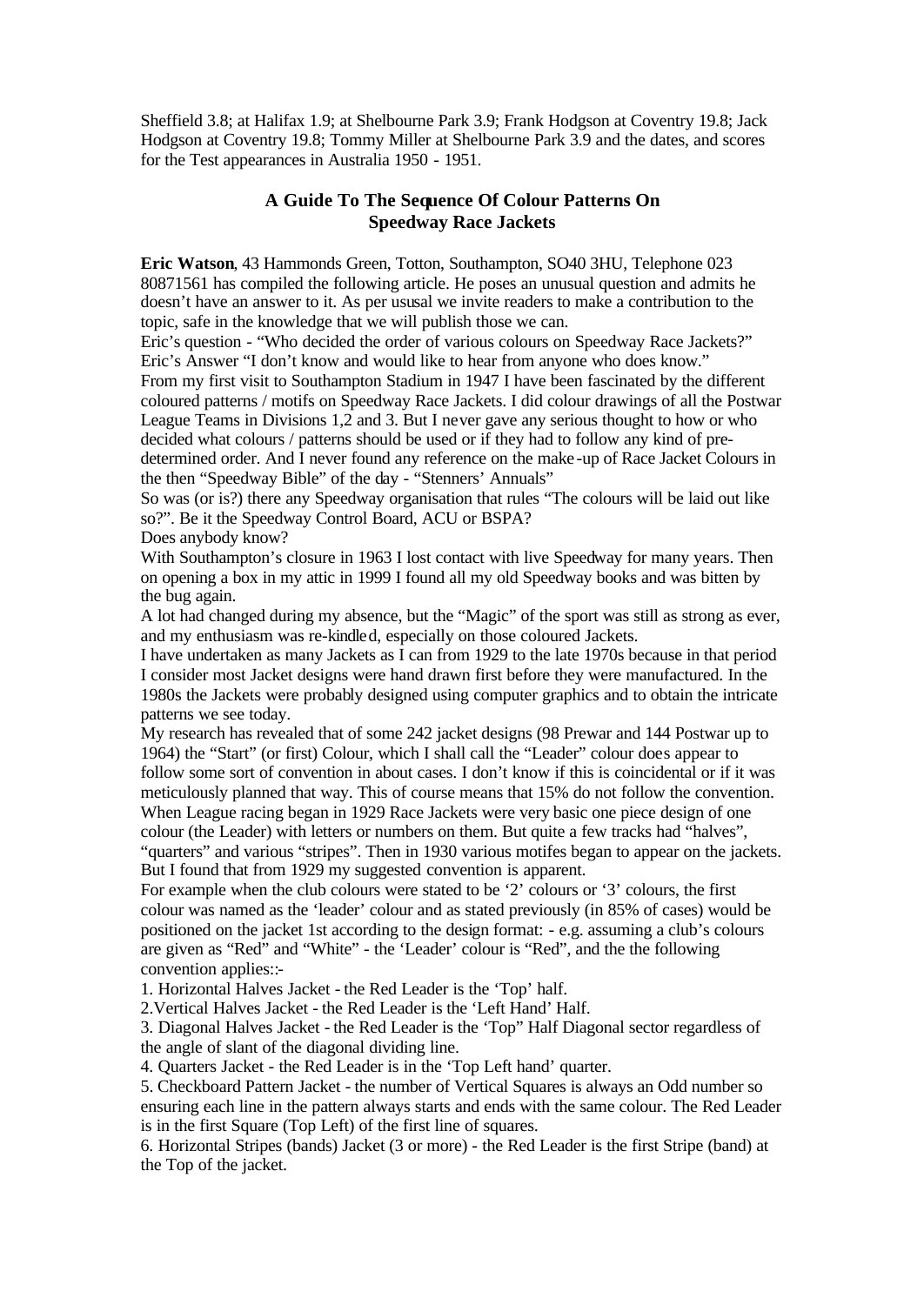7. Vertical Stripes (bands) Jacket (3 or more) - again the number of stripes are always an Odd number, ensuring the start and finish colour are the same. The Red Leader is usually the first vertical stripe (band).

8. Jackets with a single 'Motif' (Star, Ace, or Letter etc.) - Red Leader is usually the background colour.

9. In the majority of cases where Numbers or Letters were used on the Leader background they were usually White.

If any fellow Researchers out there can answer some of my queries or expand on the foregoing, or correct any errors, please feel free to speak out. Let's see if we can establish a true picture of how the make up of Race Jacket colours were really decided.

### **Publications**

### **Two Wimbledon Legends**

Readers will recall Norman Jacobs' contribution to speedway history

**5** through his recent Tempus books on East Anglian and London Speedways. This is a departure from that format as it is a chronologic al history of two New Zealand legends and Wimbledon Dons, Ronnie Moore and Barry Briggs. The book covers both their Wimbledon careers and their World Championship exploits.

If you want to either wander down memory lane or find out what all this fuss was about regarding the Moore / Briggs phenomenon, then this is the book for you. A straightforward read, quality production, sprinkled with black and white photographs all coming at a very reasonable price of £3. The colour photo of Moore in full flight is worth the price in itself! Published by Wimbledon Speedway and available from Sports Replay (Southampton) Ltd, 49 - 53 Queensway, Southampton, SO14 3BL.

Review by **Graham Fraser.**

#### **Speedway In Wales**

The Principality can boast a speedway pedigree going back to Boxing Day 1928. The history of speedway at Cardiff's pre- war and post - war venues is well covered and the book also covers the hazier tracks at Pontypridd, Tradegar and Caerphilly which is interesting reading. As ever the historian in me was a wee bit disappointed that the 1930 Tradegar season did not merit a bit more coverage.

The book covers the ill-fated Neath venture of 1962 and the Newport tracks at Somerton Park and Haley Stadium in some detail. It is bang up to date enough to take a look at the new venue at Carmarthen which hopefully, will go from strength to strength under the enthusiastic guidance of Nigel Meakins.

Speedway at the Millennium Stadium is not overlooked and I admit to liking the chapter devoted to Freddie Williams who did Wales proud by winning the World Championship twice.

All in all the book, illustrated by some very interesting photographs, by **Andrew Weltch** is yet another Tempus winner.

Speedway In Wales is published by Tempus - £12.99 plus P&P. Review by **Jim Henry.**

### **A History of the World Speedway Championship**

This World Championship history follows in the footsteps of previous books by Maurice Jones and John Chaplin and similarly follows a chronological history of the event from the unofficial pre-World championship era, before 1936, up to the 2001 Grand Prix series. It is liberally scattered with programme covers and many of the Mike Patrick photographs will be familiar to readers.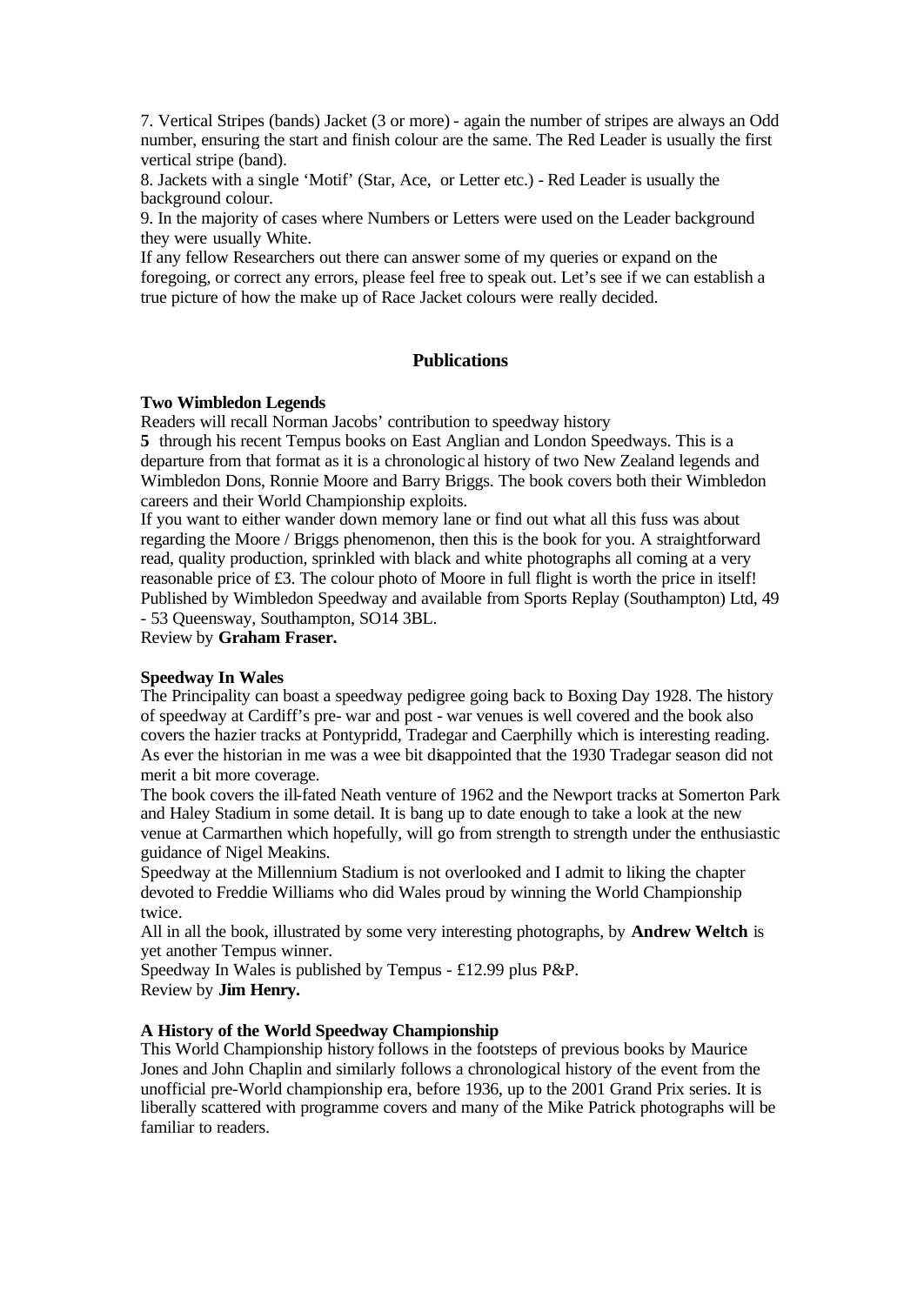It is a mine of information about all the World Finals giving full results and times, supported by *Speedway Star* type meeting reports giving some interesting anecdotal details fleshing out the statistical details.

No criticism is meant of this book but I know of some speedway researchers who still await a World Championship history book that gives details of various championship qualifying competitions particularly in the 1950s. This weighty book at just over 350 pages is certainly good value for money and whilst not adding greatly to previous titles on the subject it does bring the story more up to date and give another perspective to the one-off World Championship years and the Grands Prix. Certainly one for the reference shelf.

# Written by **Robert Bamford and Glynn Shailes.** Published by **Tempus Publishing**. Price £14.99 plus P & P. **Graham Fraser**

### **The Complete History of Wimbledon Speedway**

Another title from the prolific stable of speedway publications of Howard Jones' Speedway Publications, this large format (A4) booklet catalogues the history of the Dons in chapters covering each decade of the team's existence 1920's to 1990's with a page to celebrate the rise again of the Wimbledon team name in 2002.

Apart from the colour covers, it is produced in black and white on good quality glossy paper. As ever, with Speedway Publications it provides a lot of fascinating photographs and the season by season reports are succinct but leave you wanting more. The reproduction of programme covers in each chapter will be a bonus for programme collectors.

This is obviously a labour of love for author **Ian Perkins**, a lifelong Dons follower following in a family tradition and he is currently webmaster of the Wimbledon Speedway website (www.wimbledonspeedway.co.uk). The

present rise of the Wimbledon speedway name from the ashes and ongoing interest in the career of Ronnie Moore has resulted in a number of Dons related publications, of which this one is well worth buying even if, at 71 pages a tad on the expensive side.

Written by **Ian Perkins**. Published by **Speedway Publications (tel 01253 733288)**. Priced £14.99 plus P&P.

### **Cigarette Cards**

In this edition we hope we are bring to a conclusion the list of cigarette cards and give thanks to **David Hartley**, 26 Haugh End Lane, Sowerby Bridge, West Yorkshire, HX6 3BJ and his colleague **Tony Crowther**, **Royston Blackstone** , 4 Springfield Road, Southwell, Nottinghamshire, NG25 0BT, to **Charles McKay**, 6 Haslemere Close, Bradford, BD4 9EB and **John Warner**, 187 Crofton Road, Orpington,Kent, BR6 8JB who have all chipped in to compiling the list of cards in this series. It has been no mean feat and **The Editors** hope this provides a useful record of these interesting speedway related items. However, as always, we welcome any factual corrections and updates to make the records as complete as possible. Sports Favourites A & J Donaldson Ltd, 69 Ingram Street, Glasgow 400 Bill Kitchen Wembley Lions, 401 Vic Duggan Harringay Racers, 402 Lloyd Goffe Haringay Racers, 403 Max Grosskreutz Australia, 404 Lionel Van Praag New Cross Rangers, 405 Joe Crowther Glasgow Tigers, (406 **Royston Blackstone** suggests this one was Cyril Brine). 407 Wilf Jay Newcastle Diamonds, 408 (Appears there were two cards with this number) Eddie Lack Edinburgh Monarchs and Cyril Brine Wimbledon Dons, 409 Frank Hodgson Middlesbrough Bears, 410 Tommy Allott Sheffield Tigers, 411 Tommy Price Wembley Lions, 412 Ron Johnson New Cross Rangers, 413 Buck (Keith) Ryan Glasgow Tigers, 414 Bill Baird Ashfield Giants, 415 Wally Lloyd Belle Vue Aces , 416 Ron Clarke Odsal Tudors, 417 Malcolm Craven West Ham Hammers, 418 Jeff Lloyd New Cross Rangers, 419 Dent Oliver Belle Vue Aces, 420 Harold Fairhurst Glasgow Tigers or Edinburgh Monarchs, 421 ?, 422 Bert Shearer Edinburgh Monarchs, 423 Junior Bainbridge Glasgow Tigers, 424 Split Waterman Wembley Lions, 425 Eric Chitty West Ham Hammers, 426 Norman Parker Wimbledon Dons, 427 Oliver Hart Odsal Tudors, 428 Alec Statham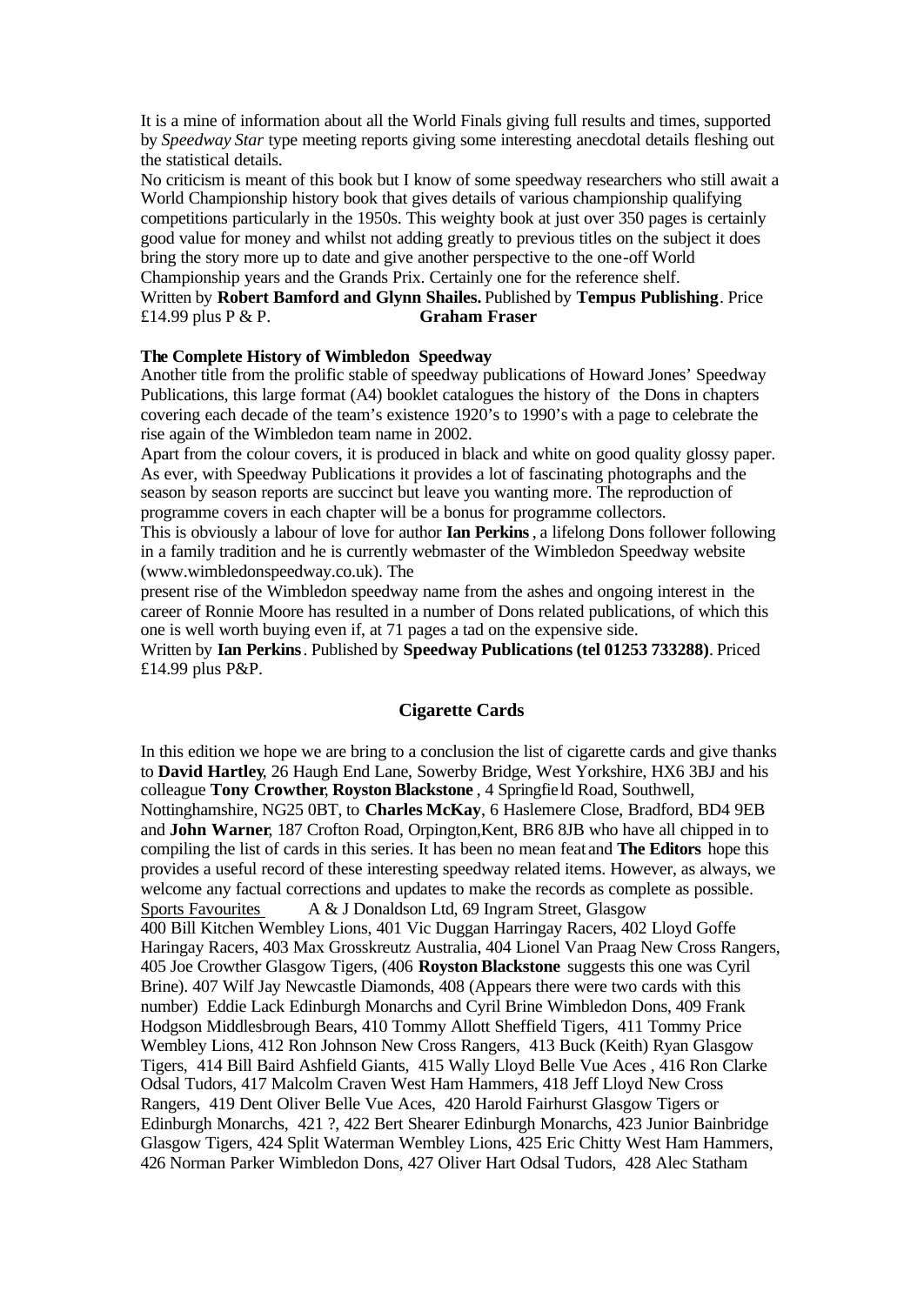Odsal Tudors, 429 Alec Grant Newcastle Diamonds, 430 Frank Dolan Harringay Racers, 431 Dick Geary Fleetwood Flyers, 432 Norman Lindsay Glasgow Tigers, 433 Mike Erskine Wimbledon Dons, 434 Louis Lawson Belle Vue Aces, 435 Bert Spencer Norwich Stars, 436 Will Lowther Glasgow Tigers, 437 Stan Dell Birmingham Brummies, 438 Bill Longley New Cross Rangers, 439 Lloyd Goffe Harringay Racers (duplicate?), 440 Cyril Quick Bristol Bulldogs, 441 Norman Evans Ashfield Giants, 442 (**Roystone Blackstone** has this one as Dick Campbell Edinburgh Monarchs), 443 Wilf Plant Middlesbrough Bears, 444 Fred (Kid) Curtis Middlesbrough Bears, 445 George Wilks Wembley Lions, 446 Steve Ison Harringay Racers, 447 Eric French New Cross Rangers, 448 Bat (Bernard) Byrnes Glasgow Tigers, 449 Bill Maddern Edinburgh Monarchs,

The list of Donaldsons cards have some with double numbers as follows: 50/471 Keith Gurtner Ashfield Giants, 51/472 Clem Mitchell Edinburgh Monarchs, 52/473 Aub Lawson ?, 53/474 Merv Harding Ashfield Giants, 54/475 Ronnie Moore Wimbledon Dons, 55/476 Tommy Lack Edinburgh Monarchs, 56/477 Gruff Garland Ashfield Giants, 57/478 Nobby Downham Glasgow Tigers, 58/479 Willie Wilson Ashfield Giants, 59/480 Don Cuppleditch Edinburgh Monarchs, 60/481 Rol Stobbart Newcastle Diamonds, 61/482 Jack Young Edinburgh Monarchs, 62/483 Gordon McGregor Glasgow Tigers, 63/684 ?, 64/685 Danny Lee Edinburgh Monarchs, 65/486 Graham Warren Birmingham Brummies. Dirt Track Riders Smoke Trawlers Critic Club Member Cigarettes. Issued by J.Pattreioux Ltd in 1930

Place.These are superb photocards and were issued both in black and white and in sepia. Details of riders or action on the back. Also cards with no information on back. 1 Jack Barber, 2 Bronco Dixon, 3 George Greenwood, 4 Frank Charles, 5 Ham Burrill, 6 W.E.Platts, 7 Squib Burton, 8 Syd Jackson, 9 Syd Parsons, 10 Eric K. Langton, 11 Jack Chapman, 12 Arthur Sherlock, 13 Joe P. Abbot, 14 George.B Crawshaw, 15 George Wigfield, 16 Arthur Atkinson, 17 Feet Up (shows fallen rider), 18 Can You Do This? (crash scene), 19 Laying Her over (fall), 20 Down But Not Out, 21 How Did That happen? (fall), 22 Jack Barnet, 23 Fay Taylour, 24 Buster Frogley, 25 Eva Asquith, 26 Roger Frogley, 27 Colin Watson, 28 Eric Spencer, 29 Billy Galloway, 30 Frank Arthur, 31 Billy Lamont, 32 Vic Huxley, 33 Max Grosskreutz, 34 Sprouts Elder, 35 Ivor Creek, 36 Billie Dallison, 37 Jim Kempster, 38 Skid Skinner, 39 Del Forster, 40 Tommy Hatch, 41 Charlie Spinks, 42 Stewie St George, 43 Alec Jackson, 44 Jack Parker & Ron Johnson, 45 H.R. Ginger Lees, 46 Arthur Franklyn, 47 Raising The Dust!, 48 A.W. Jarvis, 49 Dusty Haigh, 50 Dicky Wise, 51 Frank Varey, 52 Dare-Devil C.H. Beckett, 53 W.H. Hull, 54 Chun\* Moore. \*Note Chun is correct, not Chum.

Godfrey Phillips 6 Miscellaneous Issue Sports

All in black and white.

Issue 1(1948). - 9 Vic Duggan, 15 Oliver Hart, 19 Bill Kitchen, 20 Eric Langton, 26 Doug MacLachlan, 31 C.R. Mountford, 32 Jack Parker, 33 Al Phillips.

Issue 4 (1949) Sundry Sportsmen - 2 E.E. Briggs, 4 Eric Chitty, 11 Ron Johnson, 21 Alec Statham, 24 Split Waterman.

Issue 5 Speedway Riders - (Issued on board and paper depending on the number of cigarettes.) The information suggests a number of different cards were published with different captions. (For each of the numbers there is a card captioned with the riders' name which is followed by the words "Speedway Rider". Where the name follows the letter a) in brackets the card carries no other caption. Where the letter b) is shown the caption is as shown below.) - 223 a) Frank Arthur b) Frank Arthur Australian Speedway Team, 224 Gordon Byers, 225 Dicky Case, 226 a) Tommy Croombs, 227 Tommy Frandon, 228 George Greenwood, 229 a) Max Grosskreutz b) Max Grosskreutz Belle Vue Speedway team, 230 a) Vic Huxley, 231 a) Syd Jackson, 232 Nobby Key, 233 Wally Kilmister, 234 W.Kitchen, 235 a) Eric Langton, b) Eric Langton Speedway Champion Team, 236 a) Ginger Lees b) Ginger Lees Speedway Rider c) "Ginger" Lees Wembley, 237 Jack Ormston, 238 Jack Parker Clapton (capt), 239 a) Wally Phillips, 240 Dicky Smythe, 241 Tiger Stevenson Champion Speedway Rider, 242 Frank Varey Belle Vue (capt), 243 Colin Watson Wembley Speedway.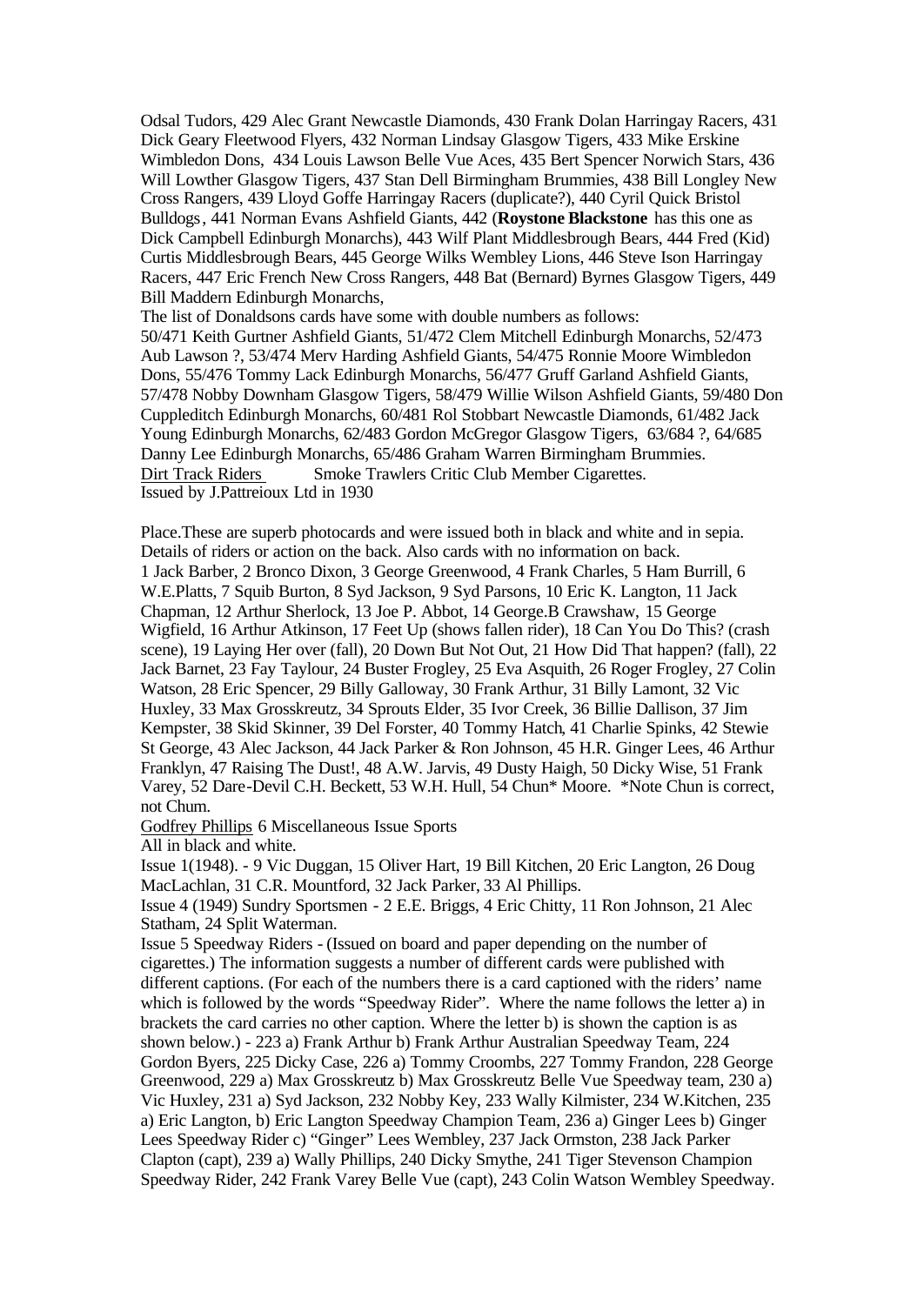Issue 11 Sundry Sportsmen (1953) - 25 Jack Young.

Dirt Track Riders A set of 50 coloured cards issued in 1929 by J.A.Pattreioux Ltd. 1 Arthur Franklyn, 2 "Skid" Skinner, 3 Smiling Jim Kempster, 4 Dick Hyman, 5 A.B.Drew, 6 Ron Johnson, 7 Charlie Spinks, 8 Sig Schlam, 9 "Tommy" Hatch, 10 "Sprouts" Elder, 11 E.R. Greenall, 12 George Emsley, 13 Broadside Vic Huxley, 14 Norman Dawson, 15 Alec Jackson, 16 C.H. Beckett, 17 Mark Sheldon, 18 R.H. Chadwick, 19 C.A. Drew, 21 C. Taft, 22 Paddy Dean, 23 Spencer Stratton, 24 Arnold Moore, 25 William James Dallison, 26 Rex Kirkby, 27 A.W. Jervis, 28 Larry Coffey, 29 L.H. Boulton, 30 H.R.(Ginger) Lees, 31 Fay Taylour (Irish), 32 Frank Arthur (Aussie), 33 Charlie Datson (Aussie), 34 Stewie St George (Aussie)\*, 35 Johnnie Broughton, 36 H.Taft, 37 Syd Newiss, 38 William Simpson, 39 G.A.Drew, 40 T.Withington, 41 "Acorn" Dobson, 42 W.N.Hull, 43 Ian Richings, 44 Eric Blatherswick, 45 G. Hazard, 46 "Bob" Harrison, 47 Arthur Firth, 48 Geoff Taylor, 49 H. "Blank", 50 Wilf McClure. \*Note: was a Kiwi. [8 Sigsmund Schlam:10 Lloyd Elder; 27 Arthur Warden Jarvis; 30 Henry Riley Lees; 36 Harry Taft; 42 Walter Hull; 45 George Hazzard] [Can any reader provide any other of the full names ?] Thrills Of The Dirt Track Issued with Amalgamated Press Limited's boys comics Triumph /and The Champion 1929 1 A Critical Slide (Charlie Datsun), 2 Car v Sidecar, 3 Frank and His Peashooter (Frank Arthur), 4 On The Bend (Vic Huxley) 5 Getting Off The Mark (Lionel Wills and Ron

Johnson), 6 Is He Over (Jack Chiswell), 7 A Thrilling Spill, 8 After Him Boy (Vic Huxley pursued by Colin Watson), 9 Flat Her Down, 10, A Crash At The Corner, 11 Pioneers Of The Dirt Track, 12 Acrobats Of The Dirt Track, 13 A Close Finish (Charlie Spinks leads Frank Arthur), 14 All Out For The Winning Spurt (Billy Lamont beats Dicky Smythe), 15 When The Bike Takes Command, 16 The First Bend.

Interesting Personalities United Services Manufacturing Co. Ltd.

19 E Langton, 20 F Arthur, 21 V Huxley, 22 T Farndon, 23 T Stevenson, 24 F Varey, 25 B Kitchen, 26 G Lees, 27 D Smythe, 28 D Case, 29 J Ormston, 30 W Phillips, 31 J Parker, 32 C Watson, 33 S Jackson, 34 N Key, 35 G Byres, 36 G Greenwood, 37 T Croombs, 38 W Kilmister.

| Sporting Celebrities In Action              | Major Drapkin             | 1930   |  |  |
|---------------------------------------------|---------------------------|--------|--|--|
| 23 B Lamont, 24 S Elder.                    |                           |        |  |  |
| Sportsmen of The World                      | <b>Amalagamated Press</b> | - 1934 |  |  |
| (See Vol 4 No. 4.) Add T Stevenson to list. |                           |        |  |  |
| R J Hill<br><b>Sports</b>                   | 1934                      |        |  |  |
| 2 Motorcycling / B Lamont, 4 F Arthur.      |                           |        |  |  |

Sports Champions State Express 1935

12 V Huxley, 22 T Farndon.

We have not included the items produced by The Vintage Speedway Magazine as they are quite recent and details can be had from their back numbers. However if someone submits a list - we'll print it.

### **Lost League of the Inkers**

We do have some odd article titles but this is a cracker - once you read it you'll see how it was derived by **Mike Terran**. (It is about the 1929 English Dirt Track League, on which **Trevor James** did an excelllent statistical breakdown a good few editions ago.) The league that time forgot! The English Dirt Track League is a comparatively recent discovery, omitted from Speedway literature from the 1940s and much of the 1950s, the League's existence was brought to prominence in a series of Speedway Star & News articles by Slider Shuttleworth and a veteran Leicester fan in the late 1950s / early 1960s. The English Dirt Track League claimed to be the "First Speedway League in the World" (justified because it started a month ahead of the Southern League). Despite earlier misconceptions, research has shown that almost all of the league matches were completed by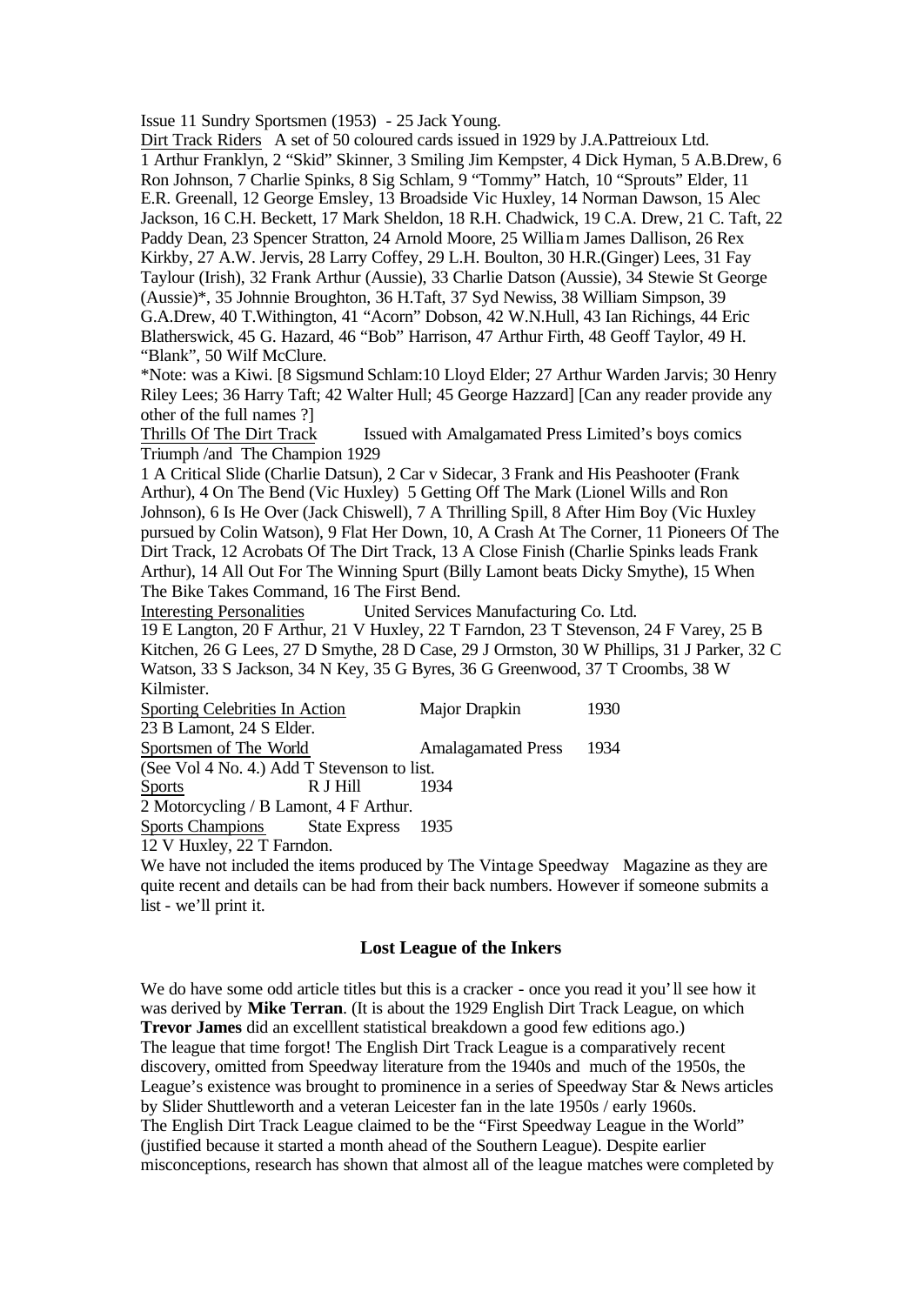the eleven teams that finished the season. Two or possibly three matches were not run, as Liverpool resigned, and were later reinstated but too late for their away matches at Halifax and Middlesbrough to be staged. An unverified result for the Halifax v Leicester Stadium match has appeared, although it is also reported that Leicester conceded the two points for this match, in favour of participating in the English Dirt Track League Cup at Preston on the same day.

The League brought some colourful riders to the fore with fanciful nicknames such as "Buster" Breaks, "Cracker" Simpson, "Crasher" Coxhead, "Daredevil" Beckett, "Skid" Knock, "Smoke" (Not Smokey) Robinson. It also featured underage riders including Eric Worswick who rode for Salford while he was 15 years old.

Whilst it only lasted for a season the League spawned a number of men who would gain fame with the two big teams of the day, Belle Vue and Wembley.

Belle Vue notables include Frank Varey (Belle Vue), Bob Harrison

(Belle Vue), Joe Abbott (Burnley & Preston), Eric Langton (Leeds), Oliver Langton (Leeds), Eric Blain (Liverpool), Tommy Allott (Barnsley), Wally Hull (White City), Tommy Price (not World Champion) (Liverpool & Preston).

Wembley notables include Gordon Byers (Newcastle), Henry Riley "Ginger" Lees, George Greenwood (Leeds), Norman Evans (Middlesbrough), whilst Alec Jackson who went on to manage Wembley rode for Bolton & Belle Vue.

Frank Charles (Burnley & Preston) and Jack "Broncho" Dixon (Middlesbrough) both rode for the Belle Vue and Wembley outfits.

Other notables who emerged from the English Dirt Track League were Herbert "Dusty" Haigh (Halifax), Larry Boulton (Liverpool), Syd Jackson (Leicester), Cyril "Broadside" Burton (Rochdale), Les "Smiler" Wotton (Liverpool), Arthur Atkinson (Leeds), Claude Rye (Preston), Arthur Westwood (Sheffield), and, Billy Dallison (Manchester White City). (Footnote: Having spent some time covering the early days in the newspapers it struck me that Wembley raced challenges at a number of tracks in the north. It could have been part of a talent spotting strategy by the Empire Stadium management as home grown talent was probably less expensive to sign that Aussie "imports". **Jim Henry.**)

# **Newspaper Information**

Over a few editions, with a few gaps, we have listed the details of the newspaper holdings of the Colindale Reading Room of The British Library. At last we conclude with the newspapers for the London area.

### **Dagenham:** Track: **Dagenham Greyhound Stadium**

Newspapers: (644) The Barking, East Ham and Ilford Advertiser, Upton Park and Dagenham Gazette 1928 - 1940; (645) Barking Chronicle 1928 - 1940; (646) The Becontree, Chadwell Heath and Dagenham Citizen April 1930 - Mid Aug 1939; (647) Dagenham Post and Barking and Rainham Guardian May 1935 - 1940.

#### **Barnet** : Track : **Barnet**

Newspapers: (648) The Barnet Press 1928 to 1940; (649) Burntoak Gazette May 1929 - June 1937; (650) Edgeware Gazette 1928 - June 1937; (651) The Finchley Press and Muswellhill Mail 1928 - 1940; (652) The Golders Green Gazette 1928 - June 1937; (653) Hendon and Finchley Times 1928 - 12 1929; (654) Hendon Times and Guardian Dec 1929 - Oct 1940.

#### **Crayford :** Track : **Crayford Greyhound Stadium**

Newspapers: (655) The Crayford Advertiser May 1929 - September 1933; (656) Crayford and Barnehurst Advertiser Sept 1933 - Dec 1938; (657) Crayford Chronicle and Kentish Times 1928 - 1946 & April 1964 - Date.

### **Wembley** : Track : **Empire Stadium**

Newspapers : (658) Queens Park Advertiser and West London Star 1929 - May 1938, (659) Queens Park and North Paddington Advertiser and West London Star May - Nov 1938; (660) Queens Park and North Paddington Advertiser and West London Star Dec 1938; (661) Queens Park Advertiser, Middlesex Independent and West London Star Dec 1938 - Sept 1956; (662) Wembley Enterprise Oct 1928 - April 1930 & Jan 1933 - April 1940; (663) The Wembley News 1928 - Date; (664) Wembley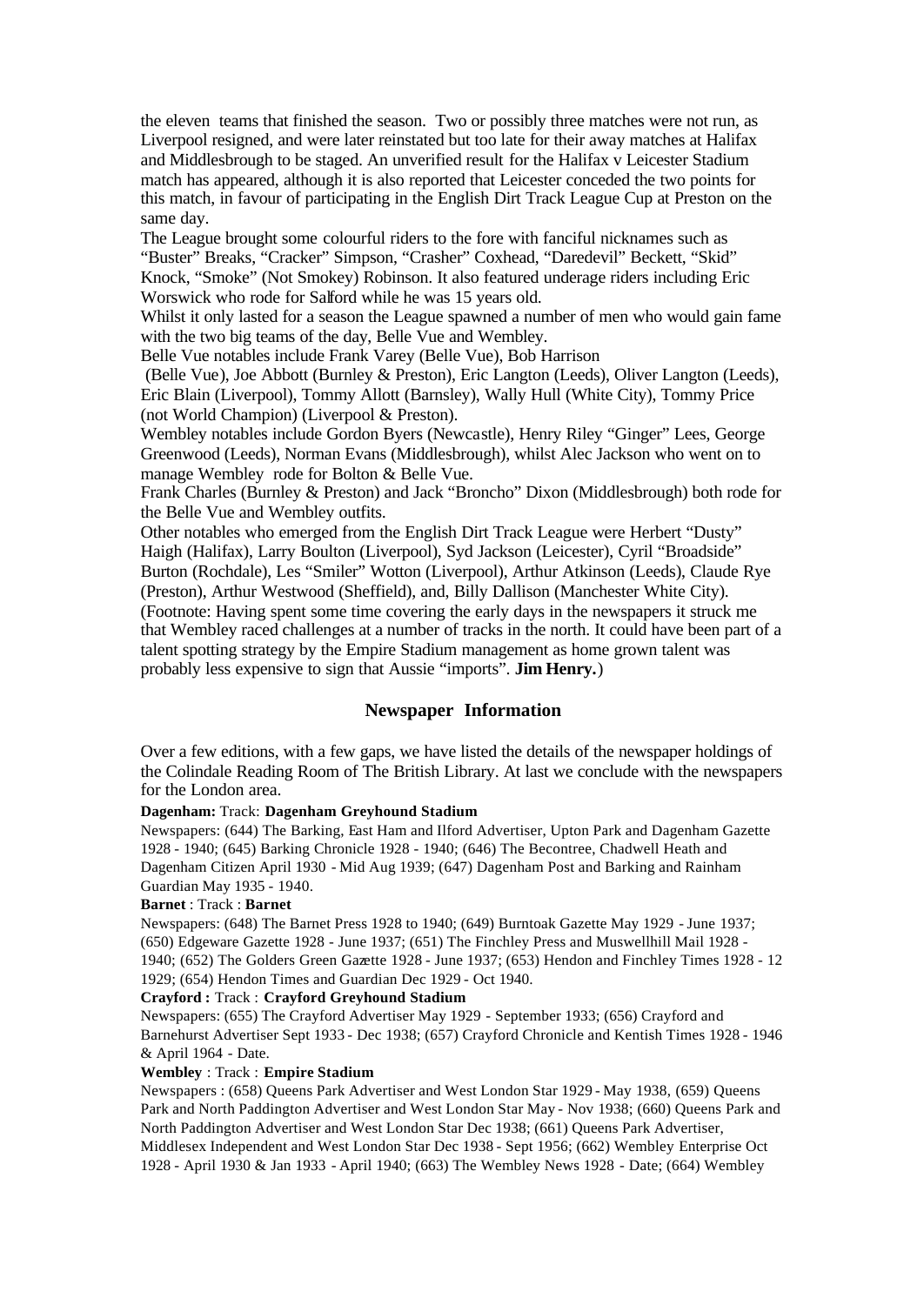Observer and Gazette January 1946 - Date; (665) Wembley Weekly Post Oct 1968 to Date; (666) The Willsden Chronicle 1928 - May 1964; (667) Willsden and Brent Chronicle May 1964 - Date. **Crystal Palace** : Track : **Crystal Palace** 

Newspapers : (668) The Croydon Advertiser and Surrey County Reporter 1928 - 1940; (669) The Croydon Times 1928 - Nov 1933; (670) Croydon Times and Surrey Mail Nov 1933 - 1940; (671) Crystal Palace District Times and Advertiser 1928 - 1940; (672) Norwood Weekly Herald 1928 - Dec 1939

**Chiswick** : Track : **Chiswick Nomads**

Newspapers : (673) Acton Gazette and West London Post 1939 - Date.

### **Hackney Wick and Lea Bridge :** Tracks : **Hackney Wick Greyhound Stadium, Lea Bridge Stadium.**

Newspapers : (674) The Eastern Press 1928 - 1939; (675) Hackney Gazette and North London Advertiser 1928 - Date; (676) North London Reporter 1928 - Oct 1939.

### **Stamford Bridge** : Track : **Chelsea Football Ground**

Newspapers : (677) East Fulham Citizen May 1934 - 1939; (678) The Fulham Chronicle 1928 - Date; (679) West London and Fulham Gazette 1928 - 1971; (680) Chelsea and West London Gazette 1928 - Dec 1928; (681) West London and Chelsea Gazette 1929 - 1940; (682) West London Press,

Westminster and Chelsea News 1928 - 1940.

# **White City** : Track : **White City Greyhound Stadium**

Newspaper : (683) Shepherds Bush Gazette and Hammersmith Post 1977 - Date.

**Harringay** : Track : **Harringay Greyhound Stadium**

Newspapers : (684) The North Middlesex Chronicle 1928 - 1940; (685) Hornsey Journal, Finsbury Park and Muswell Hill Standard 1928 - Date.

**New Cross :** Track : **New Cross Greyhound Stadium**

Newspapers : (686) Blackheath and District Reporter Sept 1959 - Dec 1962; (687) Blackheath Local Guide 1934 - Feb 1949; (688) Blackheath Local Guide and Lee, Lewisham and Charlton District Advertiser March 1949 - Nov 1957; (689) Deptford Citizen 1934 - Sept 1939; (690) Greenwich, Woolwich and Deptford Gazette 1934 - Date; (691) Lewisham Journal 1934 - Dec 1941; (692) Lewisham Journal and Borough News 1942 - Nov 1970; (693) Sydenham, Foresthill and Penge Gazette 1928 - Date.

### **Track Directory**

Let us extend a welcome to the new training track in Workington which is now operational. From the information in the Speedway Star it looks a real wee gem so let us hope it helps nurture some new talent. Can anyone give us track statistics to pass on to our readers? I think we never did give an accurate entry for Somerset Rebels with regards to track length, opening meeting etc plus we never issued facts on the Millennium Stadium - any offers of data for these two?

We can also add another historical training track in the West of Scotland from circa the early 1950s. The track was in the vicinity of Dalmacoulter (Dalmacooter) which is to the east of the village of Glenmavis and north-east of Airdrie. A few years ago a venue in this location was mentioned by one time Scottish junior Jock Pryde and more recently, and totally independently, by ex-Monarchs rider Gordon Mitchell.

# **The Rise of "Atomic" Tommy Miller**

Very few riders make the speedway world sit up and take notice in their first full season. Tommy Miller, the wee Scot from Blantyre in Lanarkshire took 1950 by the scruff of the neck.

I don't know when Tommy first tried his luck on a speedway bike but it could have been at Bothwell or at the regular Tuesday morning sessions at White City. The second half details of White City bear testimony to Ian Hoskins' search for talent as the number of one meeting second half riders was very large. You could not fault Ian for his efforts to unearth new talent as he gave one aspiring rider after another a chance to strut their stuff at his Paisley Road West venue.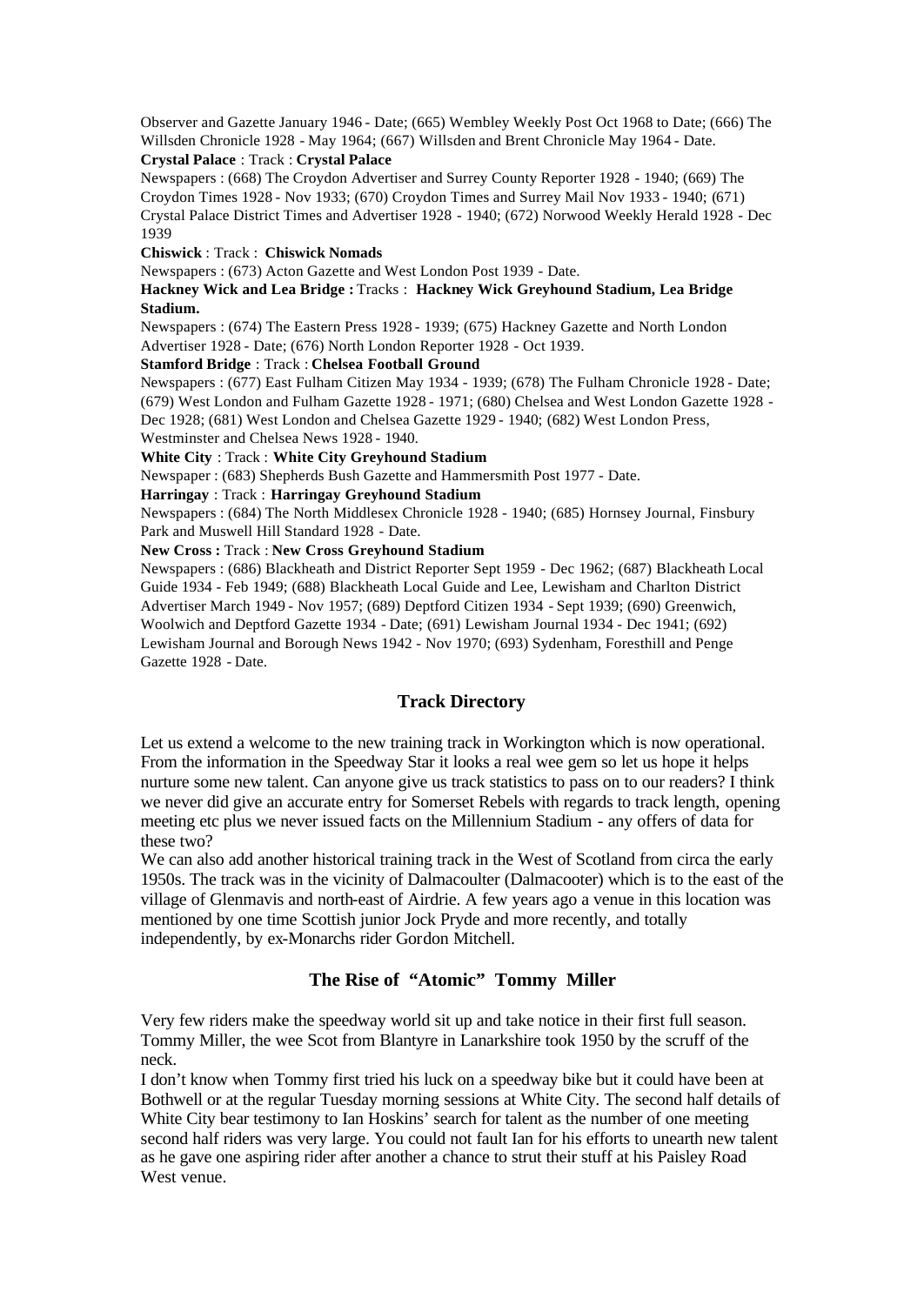Tommy made his public debut at White City Stadium in Glasgow on Wednesday 21st September 1949. Taking part in the Tiger Cub Rally Tommy came in third behind established second half men Ivor Smith and Joe "Whaler" Ferguson and just ahead of fellow second half debutante Gordon Mitchell.

(For the record Ivor made the Glasgow team for brief spell after the Aussies went home at the end of 1949. Joe Ferguson made the team in similar circumstances but is best known for his adventures on whaling ships and wrecking bikes. Gordon Mitchell was hauled off to do national service but came back just as Scottish speedway was going down the tubes in 1953. Gordon rode for Lanarkshire Eagles in 1958, Edinburgh Monarchs in 1960 and Newcastle Diamonds in 1961.)

With no second half the following week, Tommy next appeared on Wednesday 5th October this time taking a second place behind Peter Lloyd and ahead of Niven McCreadie and Gordon Mitchell in the Tiger Cub Challenge. The closing meeting of the 1949 season took place a week later and Tommy took the Consolation Race from Niven McCreadie, Red (Jack) Monteith and Gordon Mitchell.

Tommy spent the winter at the Bothwell track and, before the season had started, Ian Hoskins secured his signature to ride for the Glasgow Tigers.

Appearing in the number eight race jacket of the second reserve Tommy was in the Tigers team that faced and lost to Newcastle Diamonds at White City in a Northern Trophy match. Making his debut in heat eight Tommy followed home Jack Hodgson and ex-Tiger Will Lowther ahead of Don Lawson. His second race ended with a last place behind Tigers star Junior Bainbridge and Diamonds pair of Joe Arthur and Herby King.

A week later, Tommy, still number eight, picked up three paid five from his two outings as Tigers beat Fleetwood handsomely. This was followed by a single point from the number seven berth as Tigers were whacked at home by Stoke in a match that few Tigers men shone. In his first big test, his first match against Edinburgh Monarchs at White City, Tommy scored a second in heat four then in heat twelve he won his first race as a Tiger. Following Tommy home were Dick Campbell, Gordon McGregor and Ron Phillips in a good time of 81.0 seconds. The return at Old Meadowbank a few days later saw Tommy score his first league duck but he bounced back at White City on Wednesday 3rd May to collect his first paid reserves maximum (five paid six) against Sheffield Tars.

On the strength of this showing Tommy moved up into the team at Sheffield the following evening but only managed 1 from four rides. Back to number seven he sta rted out a Stoke with a fall then rattled in eight points to be Tigers second top scorer as the Potters triumphed. A team place was secured for the visit of Ashfield but Tommy's four paid five could not stop the Giants, Tigers' arch rivals from north of the River Clyde, taking a narrow win. This was followed by six paid ten as he followed home his partner in every race as Tigers swamped the Halifax Dukes, while in the return at The Shay on 19th May Tommy took five paid six before recording a duck at Fleetwood the following night and four paid five at Newcastle.

Tommy was good enough to feature in the Glasgow Gala Cup on 24th May scoring eight for eighth place in a meeting won by Joe Crowther after a run off with Ron Clarke.

Back to Stoke on the Saturday and Tommy took three paid four from five riders in the National Trophy first round tie. Nobody expected the wee man to blossom so quickly but on 31st May in the return leg Tommy took heat one in track record time and went on the pile up thirteen paid fourteen as Tigers bundled Stoke out the competition.

Twelve against Norwich at White City was followed by three at The Firs, by five paid six for Scottish Select against Vic Duggan's Team.

Tommy's first paid maximum came against Stoke in the League at White City on 21st June with eleven paid twelve. His first full maximum would follow on 12th July.

The points flowed freely thereafter on most occasions as follows: 24.6 at Edinburgh  $10+1(5)$ ; 28.6 v Ashfield 9+1(5); 1.7 at Coventry 9(4); 2.7 at Shelbourne Park 5(4); 4.7 at Southampton 4+2(4); 12.7v Cradley **12 (4)**; 16.7 v Fleetwood **11+1(4)**; 22.7 at Fleetwood 4+1(4); 26.7 v Halifax **12 (4)**; 27.7 at Plymouth 8(4); 2.8 v Ashfield 10(4); 9.8 v Walthamstow **12 (4)**; 14.8 at Walthamstow 6+1(4); 15.8. at Yarmouth **11+1(4)**; 16.8 v Coventry **12(4)**; 23.8 v Sheffield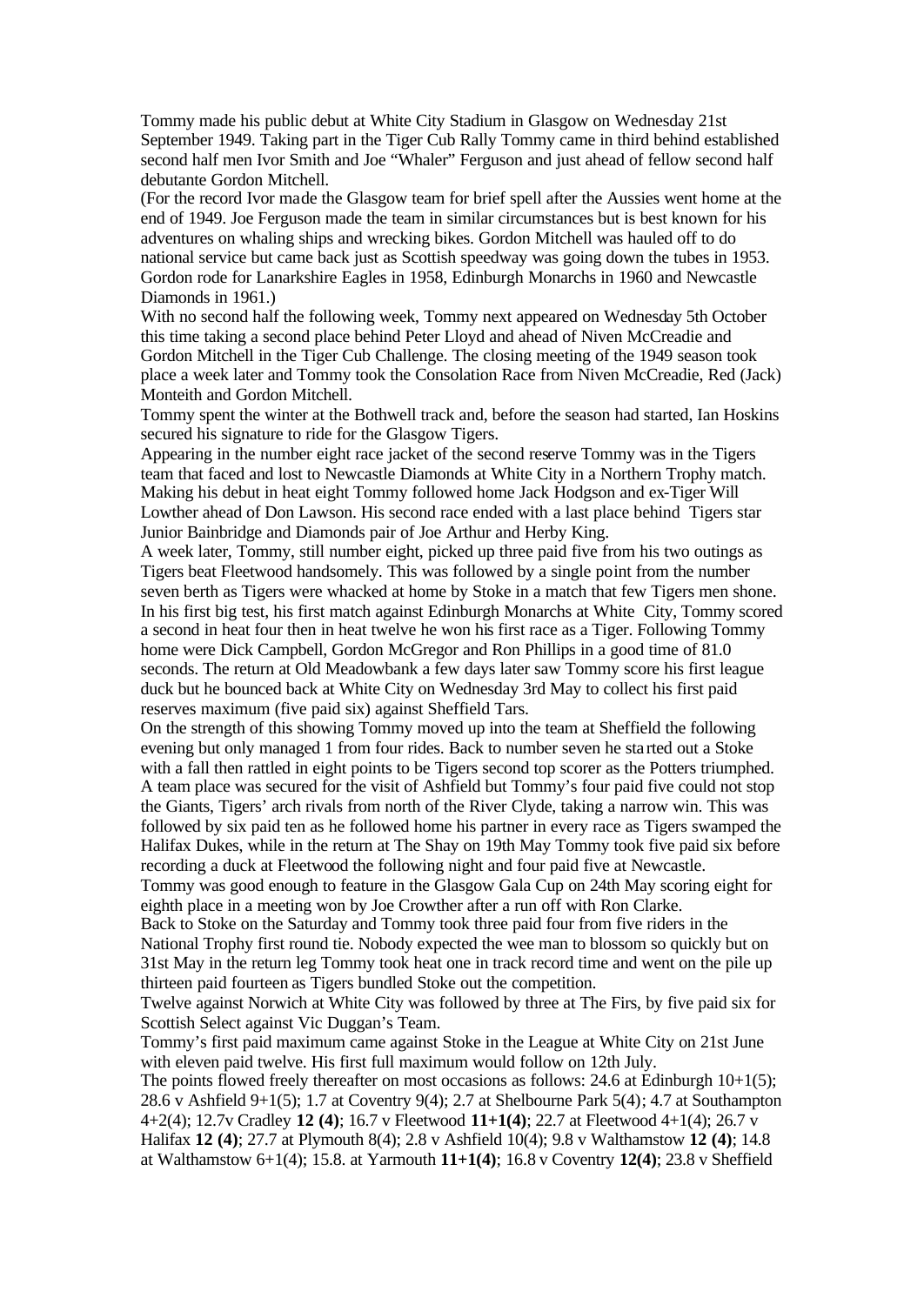9+2(4); 26.8 at Edinburgh 7(4); 30.8 v Plymouth **12(4)**; 2.9 at Stoke 9(4);7.9 v Southampton 10(4); 11.9 for Scotland v England **18(6)**; 13.9 v Edinburgh 9+1(4); 20.9 v Norwich **12(4)**; 23.9. at Norwich 6(4); 25.9 at Newcastle 11(4); 27.9 v Fleetwood **11+1(4)**; 4.10 v Newcastle 10(4); 10.10 at Ashfield 10(4); 11.10 v Edinburgh 10(6); 12.10 at Sheffield 7+1 (4); 14.10 at Edinburgh 12(5);18.10 at Halifax 7(4); and 20.10.Lord Provost's Gold Medallion 12(5) Joint Second. Tommy's rise from virtual novice to heatleader took just all of three months - a truly remarkable story.

By the winter of his first season Tommy was a fully fledged International rider representing his England in Australia. He made it to the First Division rounds of the World Championship from the preliminary rounds but couldn't make it to the Final at Wembley.

No two ways about it Tommy Miller burst on the speedway scene in spectacular fashion. Tommy went on to star for Glasgow Tigers for a further three seasons taking the Second Division Riders Championship (Silver Helmet), the Scottish Match Race Championship, and the Scottish Championship. He moved on to Motherwell for half a season in 1954, where he was quite unsettled, before moving on to Coventry where stayed until the end of 1955. Tommy appears to have packed in after a spell at Oxford in 1956. In 1964 Tommy came back to act as an Umpire for the "Black" Provincial League.

Sadly Tommy died a few years ago, a relatively young man.

#### **Jim Henry**

### **War Cries**

**Fred Paul** from Cornwall tells of the St Austell Gulls war cry of the early 1950s which was based on the Cornwall County motto of One and All.

 $5 - 4 - 3 - 2 - 1$ One for all and all for one G - U - L - L - S **GULLS** 

### **Books On Speedway**

**Alan Barwick**, 6 Croft Villas, Church Street, Herfield, West Sussex, BN5 9NX has sent us a list of items we may have missed from our list of books. Once A Jolly Swagman ? late 1940s Belle Vue Speedway Pictorial Souvenir 1949 My Two Lives Eric Gundersen Bob Paulsen Souvenir Brochure 1975 Bob Kilby Testimonial Year 1980 Souvenir Brochure 1980 Stor Motor Fest For Varg-Olle (1946 - 76) Olle Nygren Brochure Inside Speedway John Louis 1975 A Story of Grass Track Dave Stallworthy and Speedway in Cornwall Tony Lethbridge Flat-out for Fame - speedway story Departed but not forgotten 1973 A tribute to those killed in Belgium Five Star Annual Cyril J. Hart 1961 Laapland Whisperings 1965 History of the Speedway Hoskins Ian Hoskins 2000 Ray Wilson & Norman Storer Testimonial Magazine & Brochure 1974 Canterbury Speedway Handbook 1969 King Cinder John Foster 1977

Alan has listed some magazines. Now - Anyone want to do a list of speedway magazines? It is a big task as many were very short-lived to say the very least.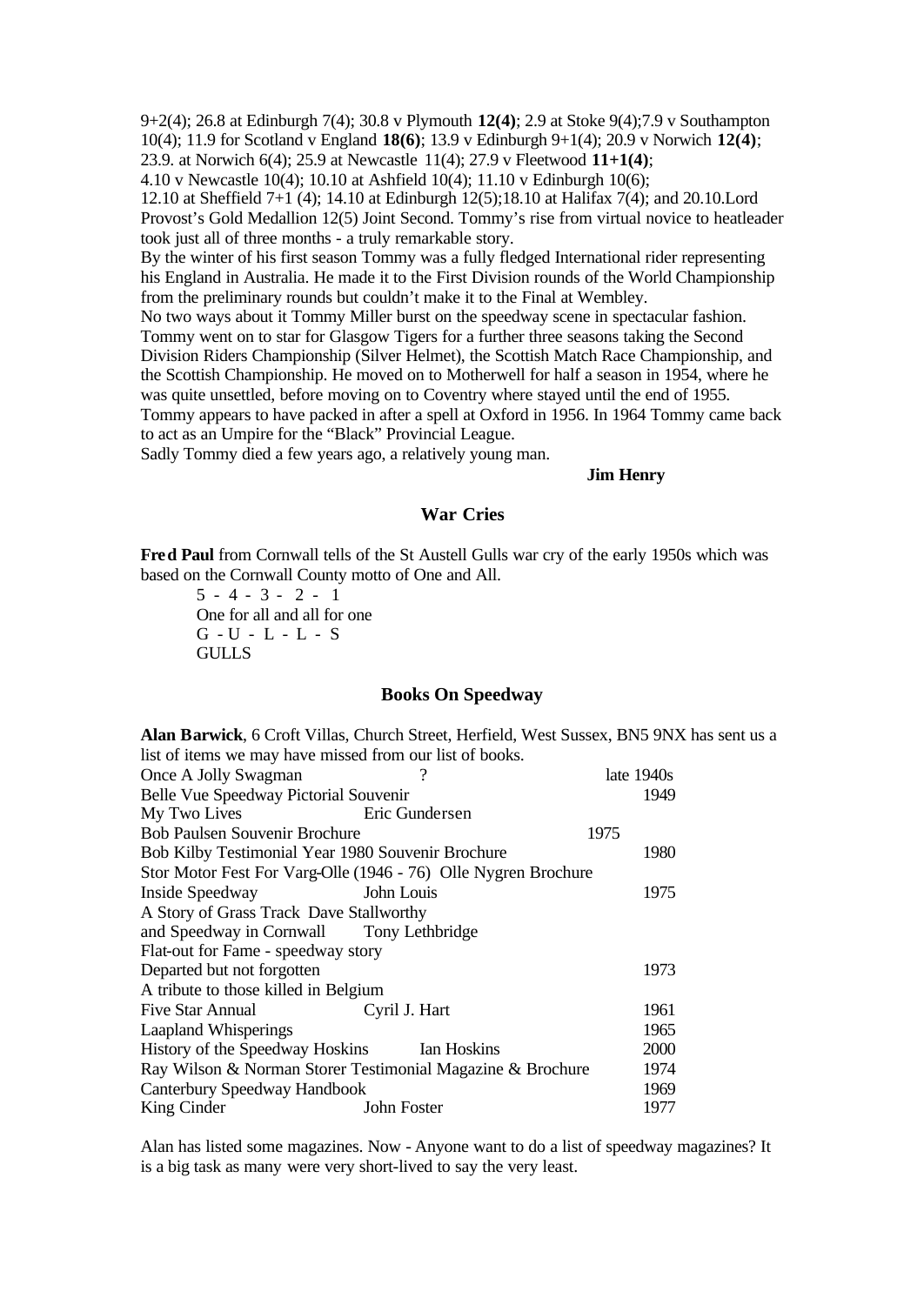**C.V.Chubb**, 38 Stock Street, Plaistow, London, E13 0BY tells us of a book called Speedway which was produced for the M.R.O. Motor Rennclub Osterreich published in 1956. The book contains photographs and results for 1954 - 1956. A couple of pages cover Belle Vue's meetings in Poland staged in Warsaw and Breslau.

### **Speedway on Stamps**

If my memory serves me well, the Speedway Star carried an article on the issue of stamps in Sweden in relatively recent times. This set me thinking - how many stamps have been issued with the theme of our favourite sport?

A colleague and stamp collector was kind enough to surf the net and came up with the following at a web site as follows:

http://members.aol.com/\_ht\_a/piotr1964/speedwaystamps.index.html.html?mtbrand=AO.... The earliest on the list is a stamp from Hungary issued on 28th December 1962. This was followed by a stamp issued in Czechoslovakia in January 1963. Neither seem to have been issued to mark a particular special event.

Jerzy Szczakail's World Championship which took place in 1973 is featured on a stamp issued in Poland on 2nd September of that year.

The list includes a stamp from Mongolia issued on 28th February 1982. For some reason the stamp carries the year date 1981 and is in a series entitled Motoring 1981. Denmark issued a stamp on 16th June 1988 to award of the World Championship to Vojens that year.

That, together with the Swedish stamps, appears to be the lot. A rather miserable tally when you think we look upon speedway as an important international sport. I must admit it is a wee bit of a pipe dream of mine that, if stamps still exist in 2028, the High Beech meeting of 19th February 1928 will be the subject of a commemorative issue.

Does anyone know who I should write to? It is a wee bit premature to think on who should be featured on the stamps - after all we are likely to have riders before that date who are still but a glint. **Jim Henry**

### **The Flyers Remembered**

**Mike Craven** has been working on a history of Fleetwood for some time and recalls the relatively short-lived seaside venue.

"Dick Geary in red, Cyril Cooper in blue, Bill Maddern in white and Dick Campbell in yellow and black." So said the announcer as the tapes rose. A mighty roar, a spectacular fountain of cinders and four riders catapulted forward to the cheers from the estimated crowd of ten to eleven thousand souls. But in reality the ten to eleven thousand souls were somewhat bemused by the whole business never having seen the like before in a small town more renowned for the smell of fish than methanol and Castrol R.

They did after all live in the third biggest fishing port in Britain after Hull and Grimsby but outside the town not many people knew that. They enjoyed their sport though. In the winter a thousand or so would watch the non-league football team every other Saturday, a smaller number would would turn up to see the rugby union team and in the summer there was often good support for the cricket team. There were also local clubs encouraging tennis, crown green bowling, cycling and the like but this thing called speedway was something else. One month previously most had never even heard of it but the local newspaper had informed them that it was coming. In fact after a special five hour meeting of the Fleetwood Corporation's Finance and General Purposes Committee the new promoter had addressed a press conference where he outlined his plans for the establishment of Fleetwood as "an important speedway racing centre." Within a month more than two thousand tons of cinders as well as similar amount of earth and rubble had been dumped around the football pitch and track laid. With the aid of railway sleepers embankments had been created for spectators. A rush job if ever there was one but the objective was achieved and all was ready on schedule.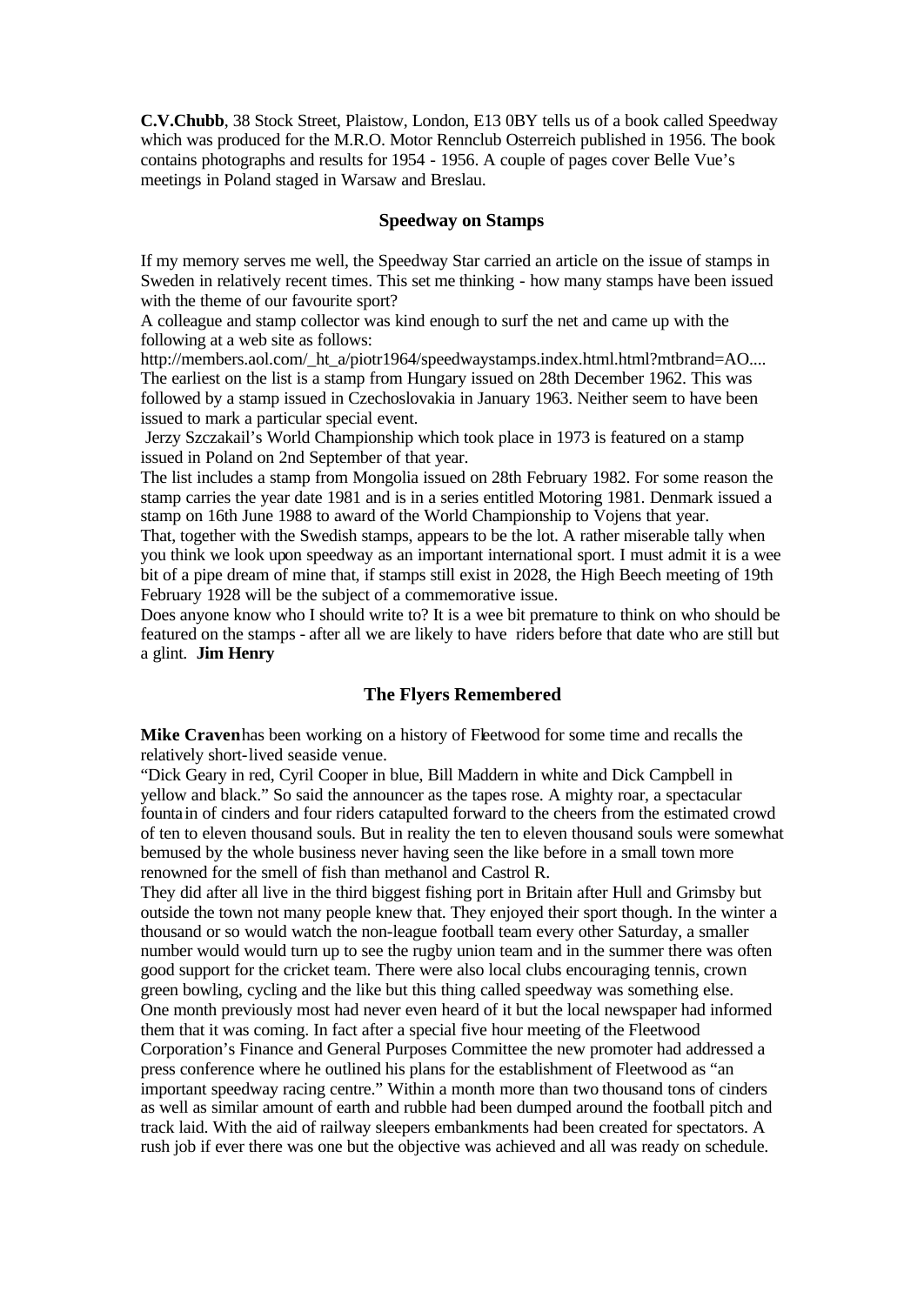So here we all were in the year 1948 on the beautiful sunny evening of 13th April, barely three years after the end of the war. The occasion was the gala opening and the introduction to speedway to Fleetwood. The opponents were Edinburgh Monarchs, another new team yet to enjoy their first meeting at their own home stadium. The home side were described as the Fleetwood Flyers although they were still in fact Wigan Warriors pending the completion of one or two formalities.

They had already ridden three meetings of the new season as Wigan as well as the entire previous one but this season they had encountered difficulties with their southern Lancashire venue. The Poolstock Stadium owners wanted to take over the normal Friday evenings speedway slot for additional greyhound racing leaving the speedway promoters with a problem. The alternative was to switch to a race night between Monday and Thursday. However, after due consideration, this was considered to be unviable and it was decided to call it a day and find a new home for the operations.

The licence was successfully transferred to two Blackpool businessmen and the entire team moved to Fleetwood lock, stock and barrel with the exception of the injured Harry Welch who would become the founder captain of the Liverpool Chads the following year. The three Wigan results for the 1948 season so far, two away defeats and one away win were debited or credited to Fleetwood's records as appropriate and the Flyers were in business. Not a young team for as in other sports the careers of the participants had suffered badly from the interruptions of the war years. Most speedway riders were keen to return but many were now in their thirties and forties rather than in their twentie s and in most cases their return to the saddle would be relatively short-lived. In fact of the entire Fleetwood squad only Jack Winstanley was on the right side of twenty five, the remainder being all over thirty and most nearer forty.

But none of this was apparent when the rider in red passed the chequered flag ahead of Dick Campbell. The spectators cheered what would prove to be a rare Flyers heat win that night as they slowly came to terms with the scoring system. Next out would be the captain Jack Gordon with his team mate Reg Lambourne, after which it would be the turn of Norman Hargreaves and Percy Brine. There were just four heat wins all told as the Flyers lost 35 - 49 to the surprise of many as the Monarchs had not impressed in their early away meetings. A contributory factor was the managements' first tactical error which was permitting the visitors to practice on the track for the entire afternoon ahead of the meeting before the home side had even set foot in their new stadium, let alone have a sight or a feel of the cinders. Indeed the Flyers arrived only an hour before the meeting was due to start so with hindsight perhaps, the result was not surprising. The spectators were not too disappointed however for they had enjoyed a new exciting experience, the first of many. However, they were made to wait a further five weeks for that elusive first home win notwithstanding some close calls and fine racing.

The second home meeting against Sheffield which included the brothers Williams, Jack Bibby, Bruce Semmens and Jack White was lost by a mere six points with Flyers in contention throughout. The following week saw them minus Geary trounced by Norwich in spite of putting up a good show. In the meantime they were collecting their second away win, a win avenged at Fleetwood by the Brummies in the fourth home meeting. The Flyers / Brummies encounter was hailed in the local press as "the best racing so far." Then came the narrowest defeat yet, a match which was 85°% overshadowed by tragedy at the end of heat 14 which brought it home to the supporters that it was an inordinately dangerous sport they were fast becoming addicted to.

Bristol were the visitors and the meeting was a classic. Fleetwood were on course for that elusive home win requiring only three points from the final heat in order to achieve it. The Bulldogs had already been six points adrift by heat 4 but drawn level in heat 8 and moved ahead in heat 9. Then Geary and Cooper wiped out Fred Tuck and Jack Mountford to reverse a two point deficit in heat 10. There followed a spot of sheer bad luck in heat 13. Ron Hart led Bristol's Eric Salmon just ten yards from the finishing line with colleague Brine, the only other rider in the race in third place, when his motor seized. It wasn't cruel enough the force of the blast, so to speak, blew Hart over the inside white line to instant disqualification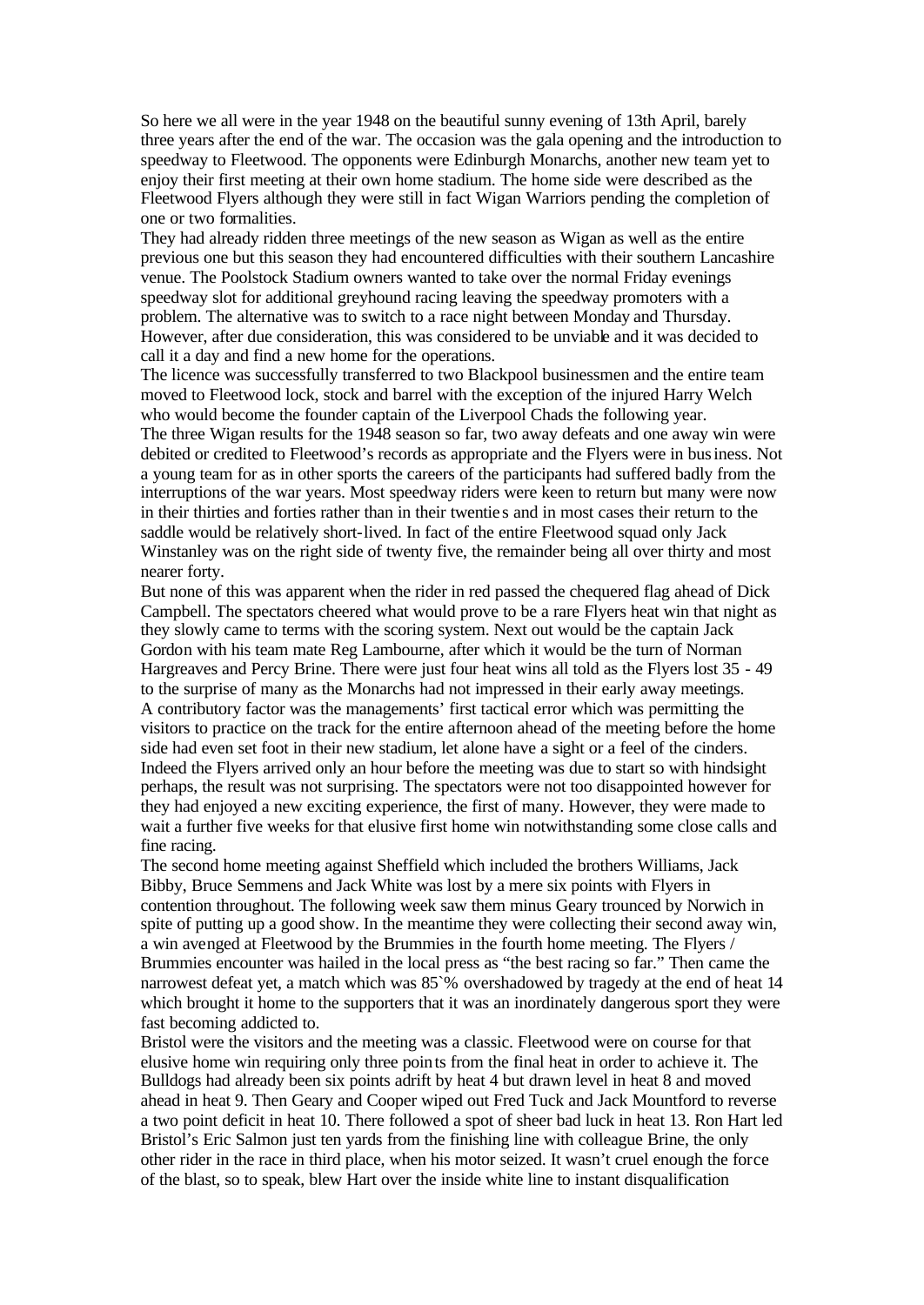denying the team and himself the consolation of even a point for third place. Salmon who had been between thirty and fifty yards behind, depending on the sources you read, took the win. A Fleetwood 4 - 2 in heat 13 would have left the visitors with a mountain to climb but instead the 3 - 2 for Bristol left things a bit more open and it was all to ride for for both sides. Fleetwood's Jack Gordon and Cyril Cooper lined up against Bristol's Roger Wise and Mike Beddoe in the deciding heat 14. On the final bend Wise was in the lead, Gordon second and Cooper third with Beddoe trailing in last place. A magnificent final spurt by Beddoe saw him pass Cooper and almost squeeze past Gordon on the line. However, for one reason or another, Beddoe was too close to the fence and crashed with disastrous consequences. His third place had already given Bristol the match by a single point but ensuing mayhem and heated argument in the pits over the causes of the accident marred a wonderful evening's entertainment by both sides.

The details are subject of another story but if present day Health and Safety regulations had been in force and a prematch inspection had revealed just one of the possible causes, the Fleetwood operation would have been closed down on the spot. There were three theories as to the cause of the accident but none for the purposes of this article.

As it was Mike Beddoe was hospitalised initially with a broken ankle but the following day half of his foot was amputated at the Blackpool Victoria Hospital. Happily Mike was up and riding again the following season and he even rode again at Fleetwood. **22** 

The following week it happened! The Flyers won at last but more importantly the "happening" was the arrival of Wilf Plant. An extra meeting was slipped into the fixture list on Whit Monday when the Flyers faced Middlesbrough. and the visitors won 47 - 37. Wilf was the top Bear with ten points. Overnight and well into the early hours negotiations took place and by daylight Wilf was a Fleetwood Flyer. Again, it is a long story but suffice to say that the £1,000 the promoters paid for him represented, arguably, the best decision they had ever made. For three seasons he was a prolific scorer and the favourite of the crowd. Even today his name is one of the five that instantly come to mind of any sixty year old who is asked if he or she remembers Fleetwood speedway, the others being George Newton, Norman Hargreaves, Dick Geary and Don Potter.

Ten points against Fleetwood one night and ten points for them the following night. Two successive nights which heralded the Plant phenomenon, the rest is local folklore. Fleetwood beat Newcastle 44 - 39 to start a run of home wins which really gave their followers, not all of which came from Fleetwood, something to shout about.

No indeed they didn't all come from Fleetwood. Every week they came in by the coach load from Blackpool, from Lytham, from St Annes and even as far as Morecombe to add to the atmosphere and to cheer the team joining in the war cries.

Whilst the crowd may have appreciated the F-L-Y-E-R-S Flyers their enthusiasm was not shared by nearby residents nor indeed half the Town Council. It was not so much the noise of the bikes as the public address system. The result of heat seven was of little consequence to the young couples whose houses backed on to the stadium and whose insomniac babies merely added to the commotion outside which could be heard in villages the opposite side of the river. In fact one gardening enthusiast from "Over Wyre" feared for his rattling glass in his greenhouse and shared his concerns with the "Fleetwood Chronicle." He didn't get anywhere though, neither did the the local pensioners and shift worker who weren't all that keen either. But the town was on the map with the results of the team hitting the national press every Wednesday morning and by and large the system was working well. Meetings were fun. A few minutes before the start the pits gates would open and the team mascot "The Mighty Atom" (eight year old Jack Gorman in disguise, now older and a good friend of mine) would emerge astride a little Corgi scooter wearing all white overalls and a small crash helmet. With a serious look on his face, for it was all a very serious business for an eight year old, he would do a few laps of the track to the cheers of the crowd. Most of the time he would manage to stay astride "but not all the time" laughs Jack today. The pits were often graced by local and visiting celebrities from the world of sport and entertainment who showed a keen interest as the riders stripped down their bikes and fiddled

with the mags and carbs. Local resident George Formby was a well known motor cycle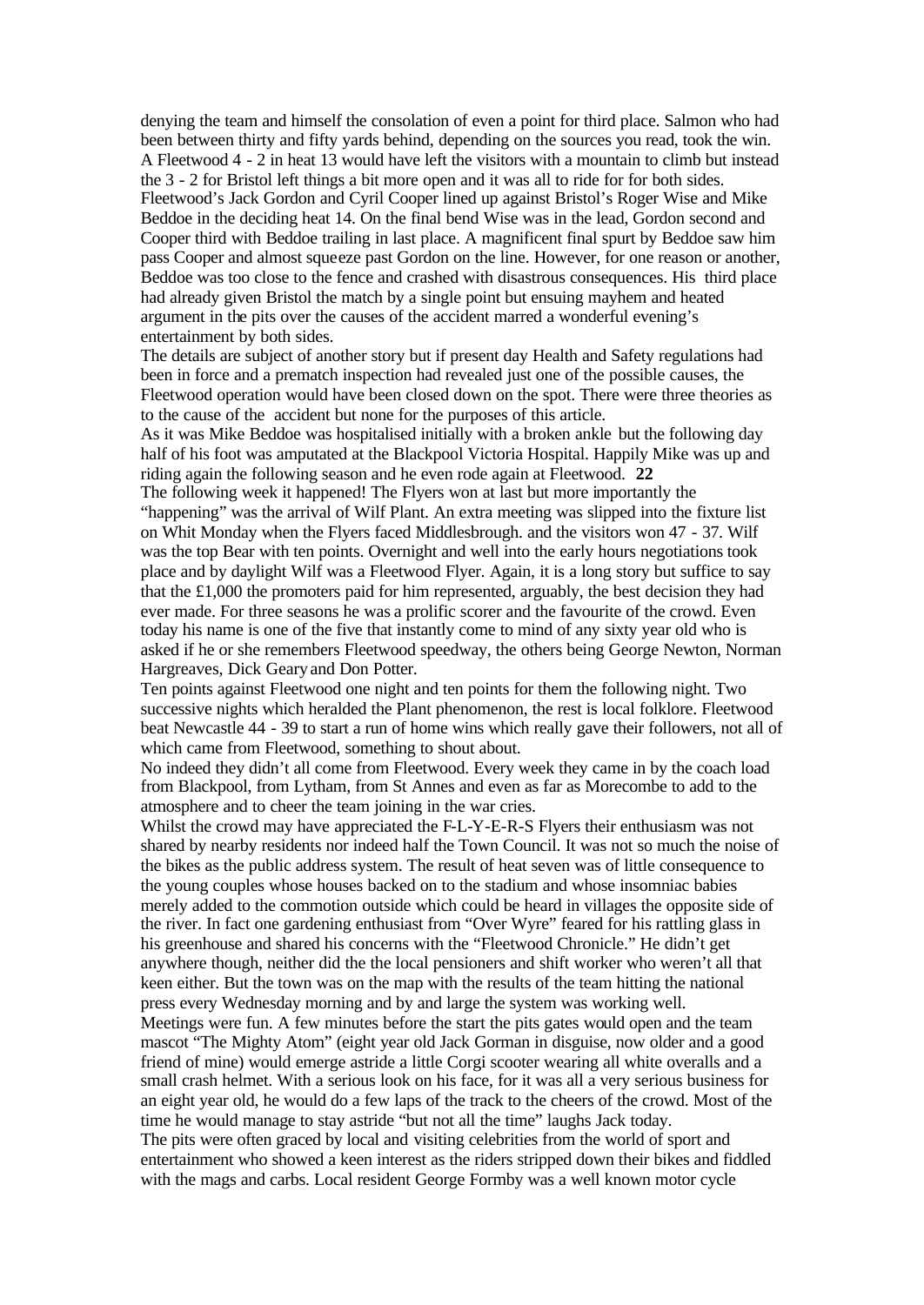entusiast as was international footballer Stan Mortensen. Both were known to borrow a machine and do a lap or two during the interval.,The team battled on throughout the summer of '48 winning some but losing more. They had some big league wins during the last few weeks - 53 - 31 against Sheffield, 51 - 33 against Bristol, 53 - 31 against Norwich 50 - 34 against Edinburgh and 52 - 32 against Newcastle. Some of those balanced heavy defeats at the hands of these clubs on their own tracks for example 30 - 54 at Sheffield, 30 - 53 at Norwich, 33 - 51 at Middlesbrough and 27 - 57 at Bristol. The heaviest defeat ever occurred early in the season at Middlesbrough where they were brushed aside to the tune of 19 - 65. All in all an exiting league season but with less than average success.

Many of the defeats were close and the Flyers probably deserved better than their final league position of eighth out of nine which saved them from collecting the wooden spoon yet again. 1948 was the 21st anniversary of speedway in Britain and the speedway board were prompted to run a secondary competition. The Flyers fared somewhat better in the Anniversary Cup with seven wins and one draw out of sixteen matches which left them in sixth place out of nine.

Changes during the season included the arrival of Ernie Appleby from Birmingham at the start of July and after a slow start he scored well. Jack Gordon gave up the captaincy in September passing the role on to Dick Geary before going on to finish the season with Bristol. Geary was top Flyer with 254 points followed by Hargreaves on 220 and Plant on 178. (To be continued.)

# **Thinking Caps On!!!**

Now, **The Speedway Researcher**will try anything, so, when **Mike Terran**, sent us this short "Ferocious Quiz" we decided to go for it.

Question 1. These pre-war Tigers finished life as post-war Lions.

Question 2. These pre-war Lions became post-war Tigers.

Question 3. These Canaries became pre-war Tigers.

Question 4. These Wolves finished as post-war Lions.

Question 5. These pre-war Tigers became pre-war Panthers.

Question 6. Racing Suits - Name the four pre-war teams that wore the four suits on their race jackets (Clubs, Diamonds, Hearts, Spades.)

We'll leave this as a tail piece for this edition. Answers in the next edition.

**Deadline for items for next edition is : 1st February 2003 The Speedway Researcher is edited and published** 

| The Speedway Researcher is edited and published by: |                      |
|-----------------------------------------------------|----------------------|
| <b>Graham Fraser</b>                                | <b>Jim Henry</b>     |
| <b>7 B Bruce Street,</b>                            | 90 Greenend Gardens, |
| Stirling, FK8 1PD                                   | Edinburgh, EH17 7QH  |
| Tel: 01786 471992                                   | Tel: 0131 664 7185   |